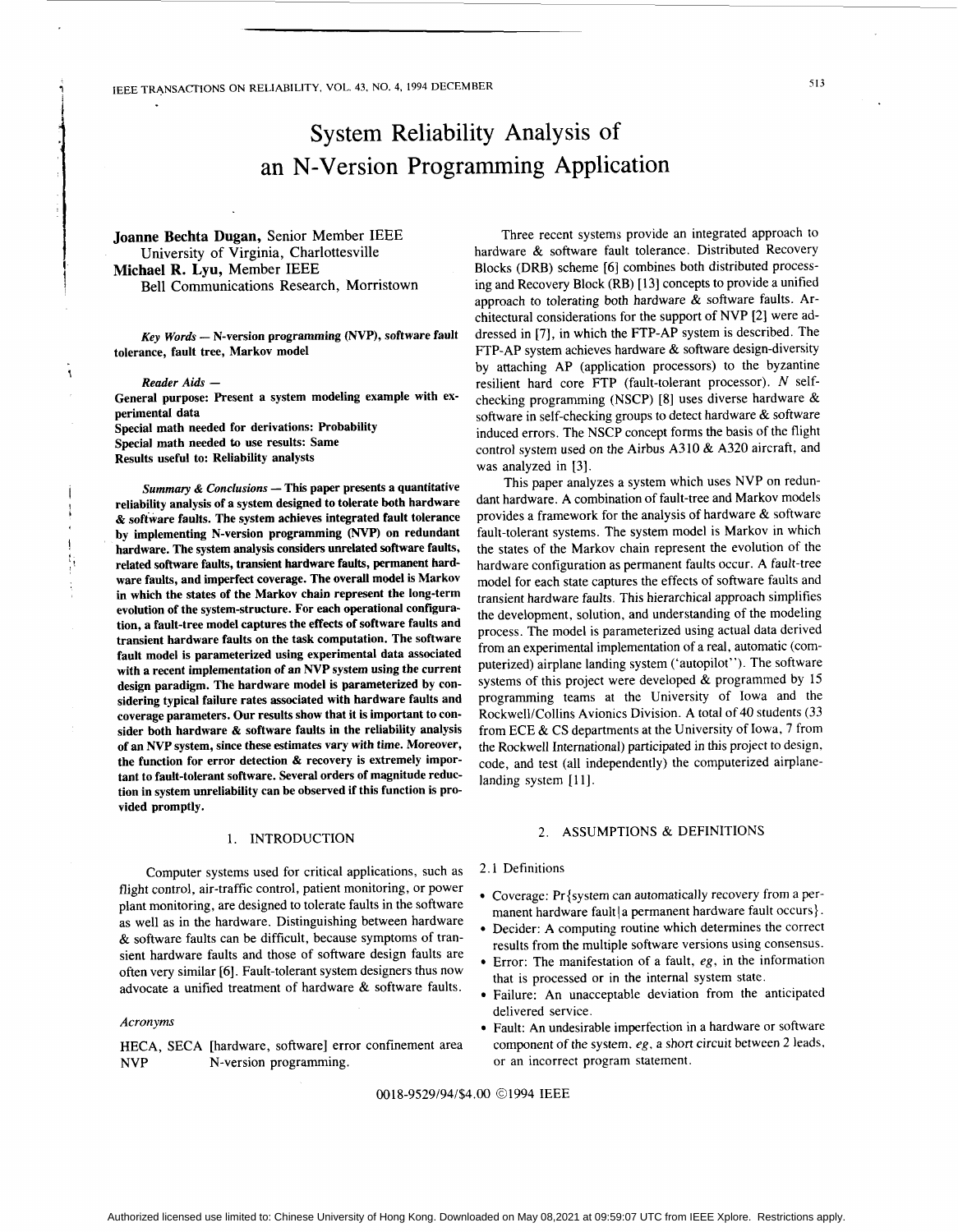- Related software fault: A software fault that affects at least 2.3 *Notation*  2 versions, causing similar erroneous results.
- Unrelated software fault: A software fault that affects only 1 version.

#### 2.2 Assumptions

1. Task Computation. The computation being performed is a task (or set of tasks) which is repeated periodically. A set of sensor inputs is gathered & analyzed, and a set of actuations is produced. All repetitions of a task are mutually s-independent. The analysis goal is to find: Pr{a task succeeds in producing an acceptable output, despite the possibility of hardware or software faults}. [More-interesting taskcomputation processes could be considered using techniques in [9, 161. We do not address timing or performance issues in this model. See [15] for a performability analysis *of* faulttolerant software techniques.]

2. Software Failure Probability. Software faults exist in the code (despite rigarous testing). A fault can be activated by a random input, thus producing an erroneous result. Each instance of a task receives a different set of inputs which are mutually s-independent. A software task has a fixed probability of failure when executed. All instances of a particular task are mutually s-independent. [We do not assign a failure rate to the software and thus do not consider reliability-growth models.]

3. Coincident Software Failures in Different Versions. If two different software versions fail on the same input, they either produce *similar* or *diferent* results. *Similar* erroneous results are caused by *related* software faults. Dif*ferent* erroneous results which are simultaneously activated are caused by *unrelated* (mutually s-independent in the terminology of [l]) software faults. The sets of *related* and of *unrelated* software faults are mutually s-independent. [We use the model in [l] for software failures, except that: [l] assumes *related* & *unrelated* faults are mutually exclusive, whereas they are s-independent here.] [Our treatment of *related*  & *unrelated* differs considerably from faults models for **s**correlated failures [5, 10, 121 in which *related* & *unrelated*  software failures are not differentiated.]

**4.** Permanent Hardware Faults. The statistical arrival (activation) intensity of *permanent* hardware faults is constant; *ie,* it is a homogeneous Poisson process.

*5.* Transient Hardware Faults. A transient hardware fault upsets the software running on the processor and produces **an** erroneous result which is indistinguishable from an inputactivated software error. The lifetime of transient hardware faults is short compared to the time for a task computation. **Thus** a fixed probability is assigned to the occurrence of a transient hardware fault during a single computation.

6. System Maintenance. The systems are not maintained. [Maintainability could be included in the Markov model; we have chosen **not to** include it in order to make the comparisons clearer.]

**7.** Coverage Failure. The fault tolerant system fails if it is unable **to** detect and recover automatically from a permanent hardware fault.

- $\lambda$ *c* coverage Poisson arrival intensity for a permanent hardware fault to a single processing element
- *PH*  Pr { at least one transient hardware fault occurs during a single task computation}
- *Pv*  Pr { **an** *unrelated* software fault is activated *dunng* a **task**  computation}, for each version
- $P_{\rm RV}$ Pr{a *related* fault, common to the version pair, is **ac**tivated during a task computation), for **each** pair of versions
- Pr{a *related* fault, common to **all** versions, is activated during a single task computation}  $P_{\text{RALL}}$
- Pr{decider fails, either by accepting **an** incorrect result or by rejecting a correct result}. *Po*

Other, standard notation is given in "Information for **Readers**  & Authors" at the rear of each issue.

## 3. SYSTEM DESCRIPTION

The software project [l] was scheduled & conducted in 6 phases:

- 1. Initial design  $-4$  weeks
- 2. Detailed design  $-2$  weeks
- 3. Coding  $-3$  weeks
- 4. Unit testing  $-1$  week
- 5. Integration testing  $-2$  weeks
- 6. 2-Step formal acceptance testing  $(AT1 & AT2) 2$ weeks

AT1. Each program was run in a test harness of **4** nominal flight simulation profiles

**AT2.** One extra simulation profile, representing **an ex**tremely difficult flight situation, was imposed. **4** 

By the end of the formal acceptance testing phase, **12** of the 15 programs passed the acceptance test successfully and were engaged in operational testing for further evaluation. The average size of these programs was 1564 lines of uncommented code, or 2558 lines of commented code. The mean fault density of the program versions which passed AT1 was **0.48**  faults/1000 lines of uncommented code. The mean fault density of the final versions was 0.05 faults/lOOO lines of uncommented code.

#### 3.1 NVP Operational Environment

The operational environment for the application **was an**  airplane-autopilot interacting in a simulated environment. **as**  shown in [figure 1.](#page-2-0) Three channels of diverse **software auton**omously computed a surface command to **guide** a **simulated** airentity computed a statiace command of gathe a simulate and craft along its flight path. To ensure that important command errors could be detected, several levels of random wind turbulences were superimposed to represent di errors could be detected, several levels of **random** wind **tur**tions. The individual commands were recorded, **and** *compprrd*  for discrepancies that could indicate the presence of **faults.** 

Î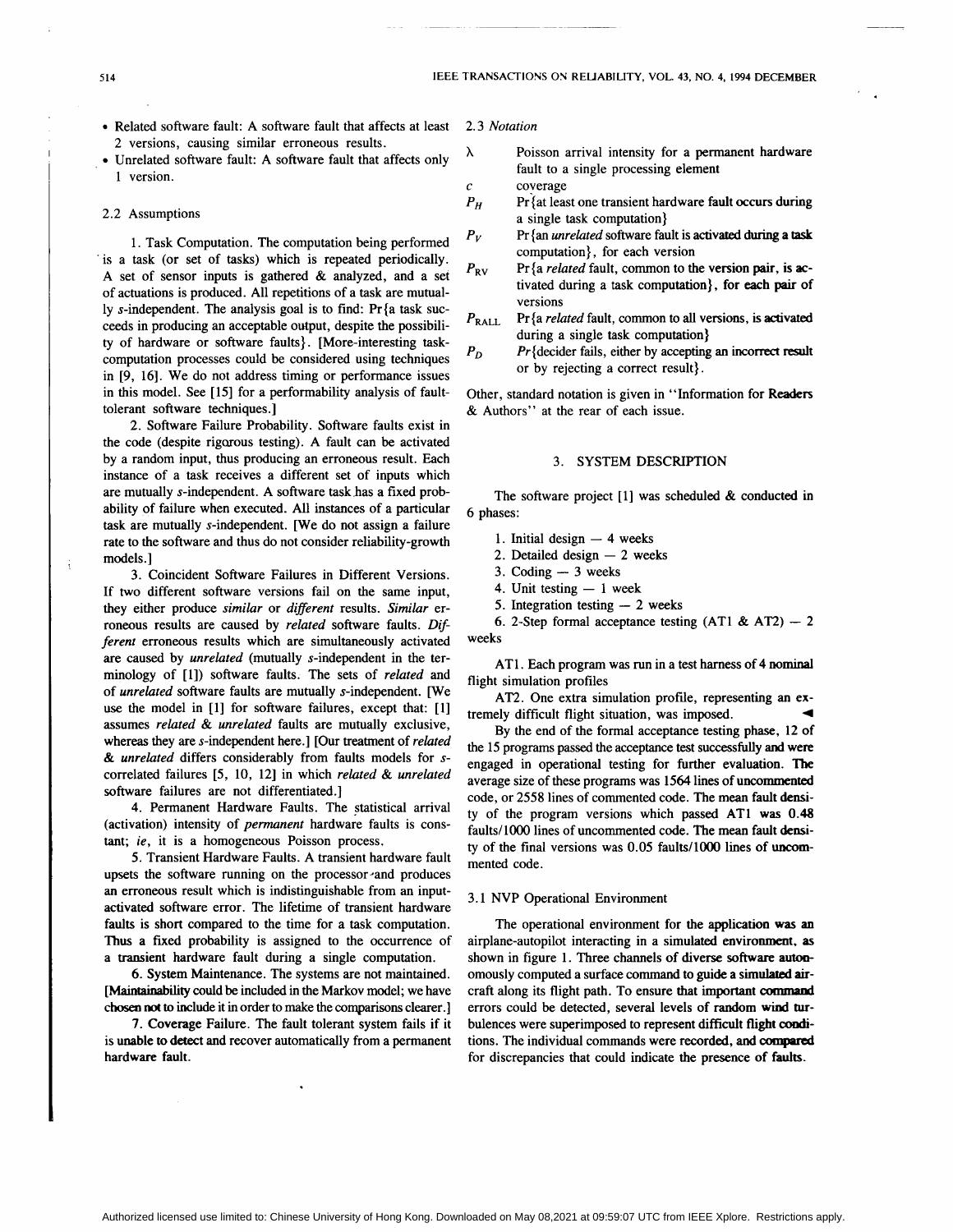<span id="page-2-0"></span>

Figure 1. 3-Channel Flight Simulation Configuration

- 3 lanes (autonomous software process) of control-law
- 3 command monitors
- **1** servo control
- 1 airplane model
- 1 turbulence generator.

The lane computations and the command monitors were the accepted software versions generated by the programming teams. Each lane of computation monitored, but did not interact with, the other two lanes. However, no single lane could decide whether another lane was faulty. A separate servo-control logic function was required to make that decision. The aircraft mathematical model provided the dynamic response of current medium size, commercial transports in the approach/landing flight phase. The **3** control signals from the autopilot computation lanes were inputs to 3 elevator servos. The servos were force-summed at their outputs, *so* that the mid-value of the 3 inputs became the final elevator command. The Landing Geometry and Turbulence Generator were models associated with the Airplane simulator.

In summary, 1 run of flight simulation was characterized by 5 initial values regarding the landing position of **an** airplane:

- 1. initial altitude (about 1500 feet)
- 2. initial distance (about 52800 feet)

3. initial nose up relative to velocity (range from 0 to 10 degrees)

- 4. initial pitch attitude (range from -15 to 15 degrees)
- 5. vertical velocity for the wind turbulence (0 to 10 feet/s) .

One simulation consisted of about 5280 iterations of lane command computations (50 ms each) for a total landing time of ap $proximately 264 seconds.$ 

# 3.2 Operational Error Distribution

During the operational phase, 1000 flight simulations (over  $5.10<sup>6</sup>$  program executions) were conducted. We used the program versions which passed the AT1 for study. Our reason was that had the Acceptance Test not included an extreme situation of AT2, more faults would have remained in the program versions. We were interested in seeing how the remaining faults would be manifested during the operational testing, and how they would be tolerated in various **NVP** configurations.

TABLE 1 Errors in 3-Version Configurations

| <b>TL'RBULENCE</b><br><b>GENERATOR</b>                     |               | Number of<br>Failures | Mean Occurence Frequency |                      |  |
|------------------------------------------------------------|---------------|-----------------------|--------------------------|----------------------|--|
| <b>LANEC</b><br><b>OMPUTATION</b>                          | Version<br>ID |                       | By Case $(10^{-2})$      | By Frame $(10^{-6})$ |  |
| <b>COMMAND</b><br>MONITOR C                                |               | 510                   | 51                       | 97                   |  |
|                                                            |               |                       |                          |                      |  |
| gure 1. 3-Channel Flight Simulation Configuration          |               |                       |                          |                      |  |
|                                                            |               |                       |                          |                      |  |
|                                                            |               |                       | 0.1                      | 0.2                  |  |
| This configuration of a 3-channel flight simulation system |               | 360                   | 36                       | 68                   |  |
| nsisted of:                                                |               |                       |                          |                      |  |
|                                                            |               | 730                   | 73                       | 138                  |  |
| 3 lanes (autonomous software process) of control-law       |               | 140                   | 14                       | 27                   |  |
| computation                                                |               |                       |                          |                      |  |
|                                                            |               |                       |                          |                      |  |
| 3 command monitors                                         |               |                       |                          |                      |  |
| 1 servo control<br>.                                       | Average       | 145.1                 | 14.5                     | 27.5                 |  |

Table 1 shows the software failures encountered in each single version, while table 2 shows different software error categories under all combinations of 3-version configurations. We examine **2** levels of granularity in defining software execution errors and *s*-correlated errors: *by case* or *by frame*.

- By case (based on 1000 test-cases). If a version failed at any time in a test case, it was considered failed for the whole case. If two or more versions failed in the same test case (no matter at the same time or not), they were said to have coincident errors for that test case.
- *Byframe* (based on *5* 280 920 execution time-frames). Errors were counted only in the time-frame upon which they manifested themselves. Coincident errors were defined to be the multiple program versions failing at the same time in the same test case (with or without the same variables and values).

TABLE 2 Error Characteristics for 3-Version Configurations'

|                             |                    | By Case   | By Frame           |           |
|-----------------------------|--------------------|-----------|--------------------|-----------|
| Category                    | Number of<br>cases | Frequency | Number of<br>cases | Frequency |
| $F_0$ - 0 errors            | 163370             | 0.7426    | 1160743690         | 0.999089  |
| $F_1$ - 1 error             | 51930              | 0.2360    | 1056010            | 0.000909  |
| $F2$ - 2 coincident errors  | 4440               | 0.0202    | 2700               | 0.000002  |
| $F_3$ - 3 coincident errors | 260                | 0.0012    | Ω                  | 0.0       |
| Total                       | 220000             | 1.0000    | 1161802400         | 1.000000  |

**'The number** of **significant figures is not intended to imply any accuracy in the estimates, but to illustrate the arithmetic.**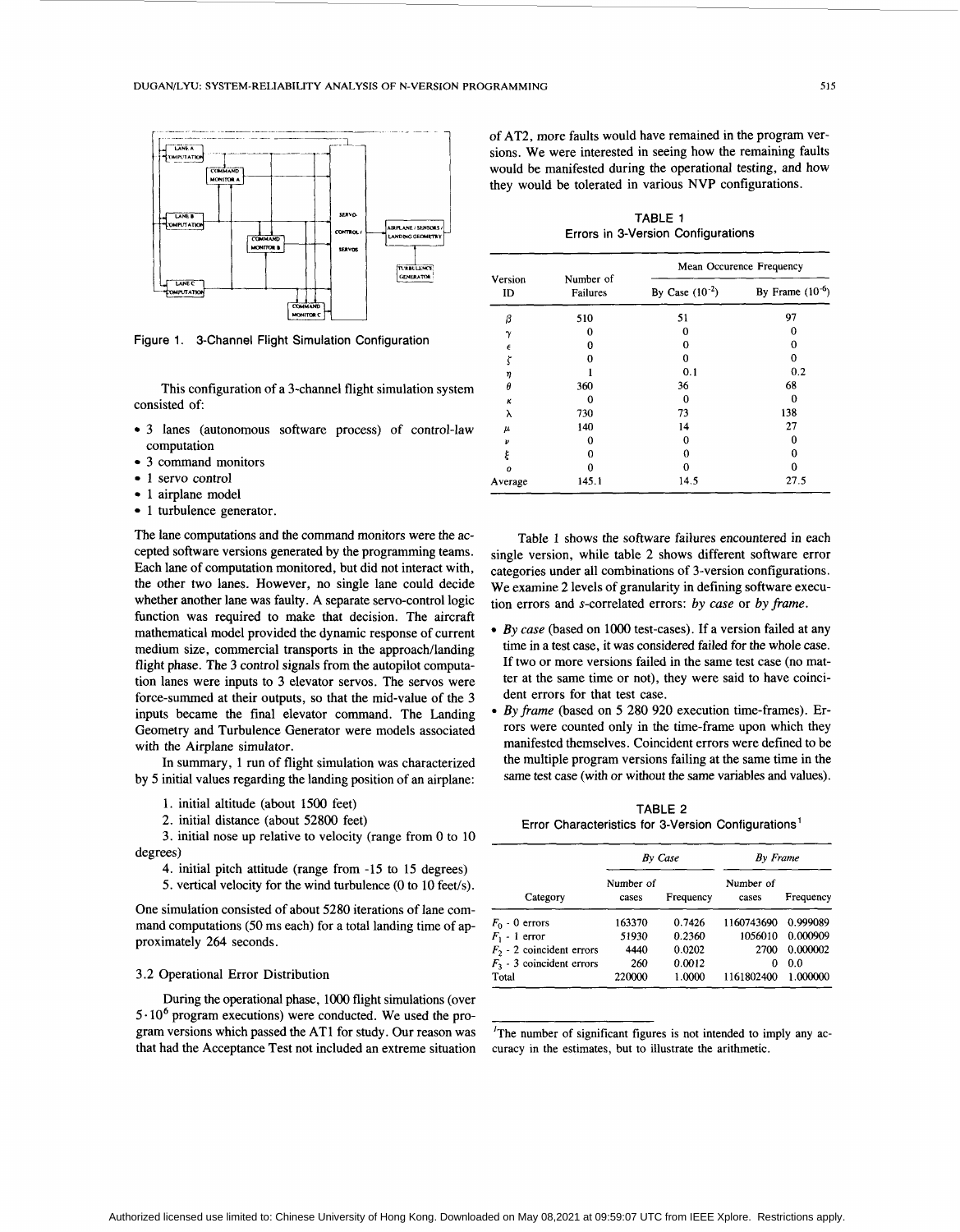- <span id="page-3-0"></span>*By case.* The mean failure probability for the 1-version (table 1) is 14.5%. For all the 3-version combinations (table 2), the failure probability is 2.1% (sum of error categories  $3 \& 4$ ), an improvement over the 1-version by a factor of 7.
- *Byframe.* The mean failure probability for the 1-version (table 1) is  $27 \cdot 10^{-6}$ . For all the 3-version combinations (table 2), the failure probability is  $2 \cdot 10^{-6}$  (sum of error categories 3 & 4), an improvement over the 1-version by a factor of 13.

These software failure probability estimates were obtained by empirical program-execution results. Section 4 derives a general reliability model for an integrated fault-tolerant system. We verify our reliability model with the empirical results.

## 4. MODEL DESCRIPTION

A reliability model of an integrated fault-tolerant system must include at least 3 considerations:

- computation errors,
- system structure,
- coverage modeling.

We concentrate on the first two, as coverage modeling has been addressed in detail elsewhere [4].

### 4.1 Computation Error Model

The task computation process consists of a repeated execution of a fault tolerant software component as described in section 2.2. The software component designed to perform the task is designed to be fault tolerant. During 1 task-iteration, 2 types of events can interfere with the computation:

- the particular set of inputs activates a software fault in at least 1 software-version and/or the decider.
- a hardware transient fault upsets the computation but does not permanently damage the hardware.

The combinations of software faults and hardware transients that can cause an erroneous output for a single computation are modeled with a fault tree.



Figure 2. Fault-Tree Model **of** Computation Errors in Full-Up **State** 

 $\Gamma$ 

Figure 2 shows the fault-tree model for the computation error process when the system is fully operational. The basic events are labeled with the symbol which represents the probability of occurrence; the symbols are defined in table 3.

TABLE 3 Parameterization of Model

|                    | $Bv$ Case $(\%)$                        | By Frame $(10^{-6})$ |  |
|--------------------|-----------------------------------------|----------------------|--|
|                    | A. Fault-Tree Basic-Event Probabilities |                      |  |
| $P_V$              | 9.6                                     | 300                  |  |
| $P_{\rm RV}$       | 0.0                                     | 0.6                  |  |
| $P_{\rm RALL}$     | 0.03                                    | 0.0                  |  |
| $\boldsymbol{P}_D$ | 0.01                                    | 0.1                  |  |
| $P_H$              | 0.00073                                 | 0.0028               |  |
|                    | <b>B.</b> Markov Model Parameters       |                      |  |
| λ                  | $1 \cdot 10^{-5}$                       |                      |  |
| c                  | 0.999                                   |                      |  |

An erroneous output can result from software failure, hardware failure, or a combination. The software fails if

- *unrelated* faults are activated in 2 or 3 versions by the same test case,
- a *related* fault is activated between any 2 or 3 versions, or
- a fault in the decider is activated.

The hardware causes a computation error in the resident software if a transient fault occurs during a computation. Any combination of hardware & software faults affecting 2 of the 3 versions leads to an unacceptable output.

If a permanent hardware-fault disables one of the host processors, then the system is reconfigured to a simplex system. In the simplex mode, an unacceptable output results from either an *unrelated* software fault activation, or a hardware transient. Figure 3 shows the fault-tree model for the comnutation-error process while in the simplex mode. dware-fault disables one of<br>m is reconfigured to a simplement of the simplement of the simplement of a simplement of the community of the community of the community of the community of the community of the community of  $\bl$ 



Figure 3. Fault-Tree Model of Computation Errors in Simplex **State** 

#### 4.2 System Structure Model

The longer-term system behavior is affected by the arrival (activation, manifestation) of permanent faults requiring system reconfiguration to a degraded mode of operation. The system structure is modeled by a Markov process, where the Markov states and transitions model the evolution of the system. Each state in the Markov process represents a particular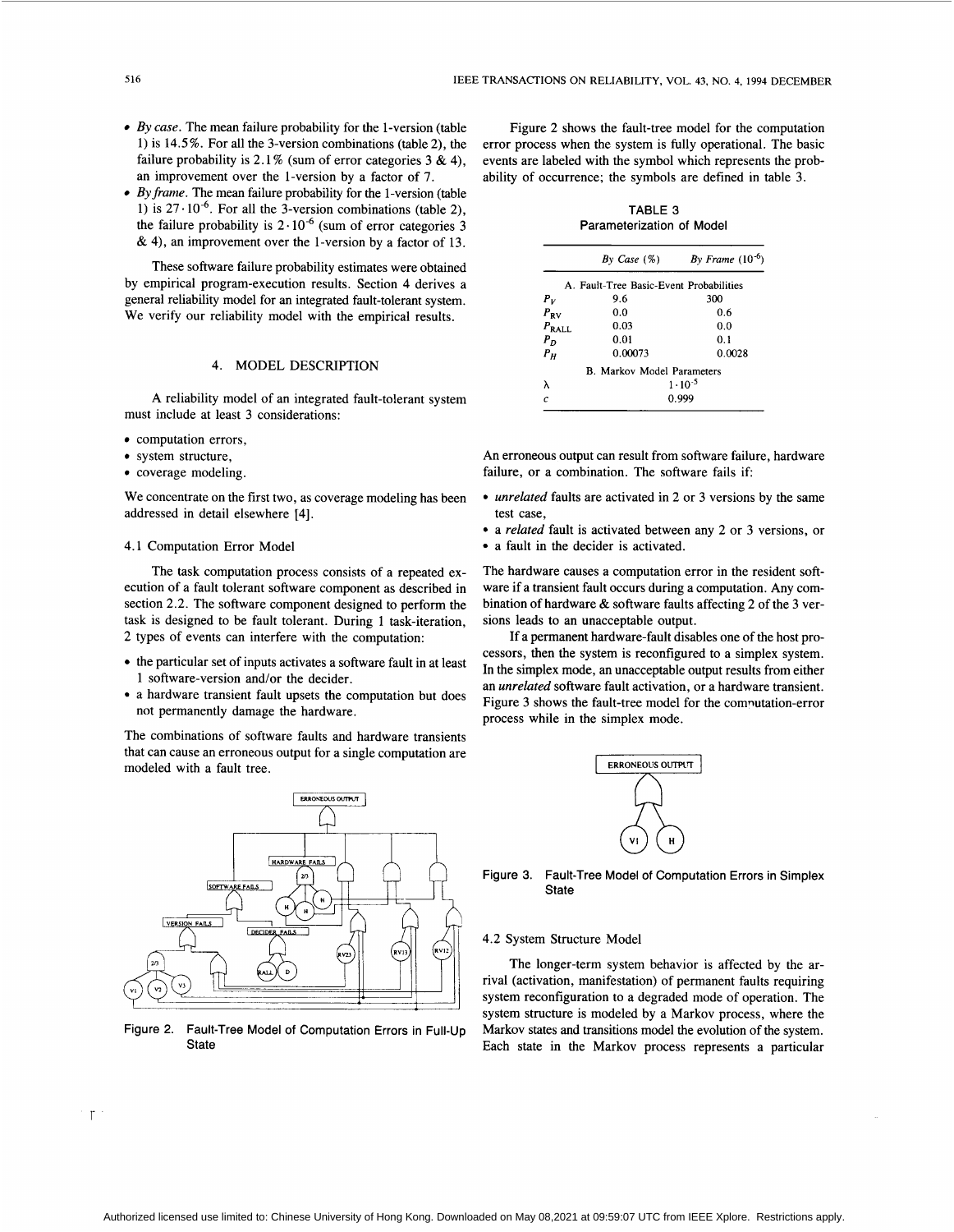configuration of hardware & software components and thus a different level of redundancy.

For the NVP-system modeled in this paper, there are 2 operational states and 1 absorbing failure state. The initial state of the system represents the original system configuration, with 3 software versions hosted on 3 different processors. When one of the processors experiences a hard fault, the system is reconfigured to a simplex system, with 1 software version running on 1 processor.



**Figure 4. Markov Model** of **System Structure** 

Figure **4** shows the Markov model for this system. The 2 operational states show the HECA & SECA associated with the system structure. The HECA is the lightly shaded region; the SECA is the darkly shaded region. The HECA or SECA covers the region of the system affected by faults in that component For example, HECA covers the software component since the software component fails if that hardware experiences a fault. The SECA covers only the software component since no other components are affected by a fault in that component.

The reconfiguration from the TMR-system to a simplex system is successful with probability c. If the reconfiguration is unsuccessful, the system fails.

#### **4.3** Combining the Models

For each state in the Markov chain, there is a different combination of hardware transients and software faults that can cause an erroneous output. A fault-tree model for each state captures the probability that 1 computation results in an erroneous output.

#### *Notation* (for Markov Model)

- i state in the Markov model
- *qi*  Pr { output error occurs during 1 task-computation}
- $P_i(t)$ Pr{system is in state i at time *t}*
- $Q(t)$ Pr **{an** unacceptable result is produced at time t} .

The fault-tree model solution produces *qi* for each *i.* The Markov model solution produces  $P_i(t)$ . The model combines these two measures to produce  $Q(t)$ . yielding an estimate of  $P_{\text{RALL}} = 0.03\%$ .

$$
Q(t) = \sum_{i=1}^{n} q_i \cdot P_i(t)
$$

⟨

# 5. PARAMETERIZATION & RESULTS

This section details the methodology used for estimating the parameters, and discusses the assumptions. [Table 3](#page-3-0) summarizes the resulting parameter values.

#### 5.1 Software Parameters

The experimental results from [l] in table 2, were used to estimate the probabilities associated with the activation of software faults.

$$
F_0 = (1 - P_V)^3 \cdot (1 - P_{\text{RV}})^3 \cdot (1 - P_{\text{RAL}})
$$
 (1)

$$
F_1 = 3P_V \cdot (1 - P_V)^2 \cdot (1 - P_{RV})^3 \cdot (1 - P_{RAL}).
$$
 (2)

Divide (1) by (2); the result depends  $\cdots$  on  $P_V$ , and thus can be used to estimate it.

$$
E_V = F_1 / (3F_0 + F_1). \tag{3}
$$

The data from table 2, used **'q (3),** yield an estimate of  $P_V = 0.096$  for the probability **and integral is a** *unrelated* fault in a 3-version configuration. ble **4** compares the observed values with the probability of activation of **1,** 2, 3 faults as predicted by a model assuming s-independence between versions.

**TABLE 4 Comparison** of **s-Independent Model with Observed Data'**  *[N* = **number** of **errors activated]** 

|   | By Case              |                       | By Frame             |                       |  |
|---|----------------------|-----------------------|----------------------|-----------------------|--|
| N | Independent<br>Model | Observed<br>Frequency | Independent<br>Model | Observed<br>Frequency |  |
| 0 | 0.7393               | 0.7426                | 0.999090             | 0.7426                |  |
|   | 0.2350               | 0.2360                | 0.000909             | 0.2360                |  |
| 2 | 0.0249               | 0.0202                | $3 \cdot 10^{-7}$    | $2 \cdot 10^{-6}$     |  |
|   | 0.0009               | 0.0012                | $3 \cdot 10^{-11}$   | 0.0                   |  |

*By case.* The observed probability of 2 simultaneous errors is lower than predicted by the s-independent model, while the observed probability of **3** simultaneous errors is higher than predicted. For this set of data we conclude that  $P_{RV}$  = 0; instead we derive an estimate for  $P_{\text{RAL}}$ . Since  $P_{\text{RV}}=0$ ,

$$
F_2 = P_V^3 + P_{\text{RALL}} - P_V^3 \cdot P_{\text{RALL}},\tag{4}
$$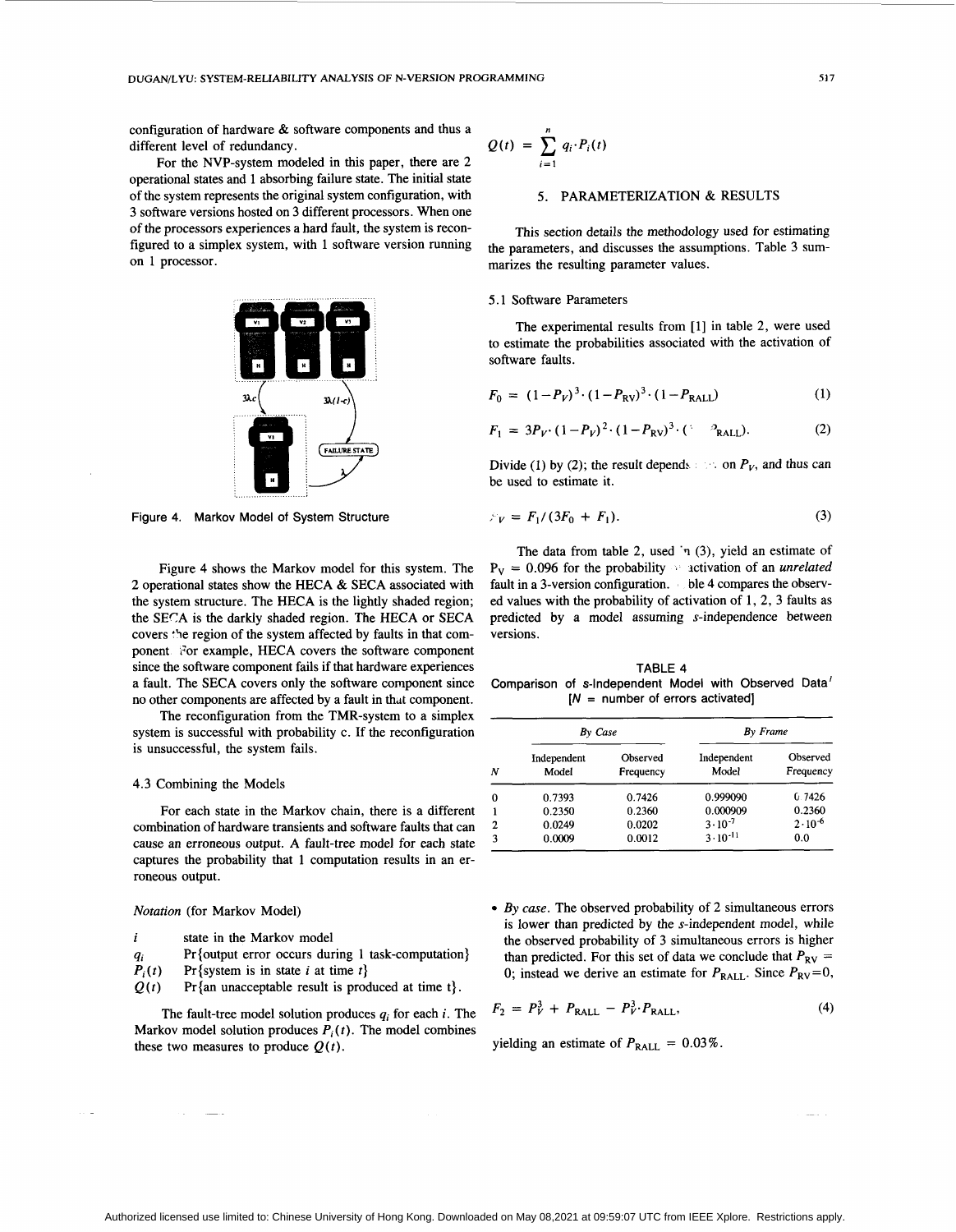*Byframe.* The *byframe* data in table **2,** put into **(3),** estimates  $P_V = 0.03\%$ . For these data, when the failure probabilities which are predicted by the s-independent model are compared to the actual data in table **4,** the observed probability of **2** errors is **10** times the predicted probability. There were no cases for which **all** three programs produced erroneous results. Thus, we estimate  $P_{\text{RALL}} = 0$  and derive an estimate for  $P_{\text{RV}}$ . Let 2 errors be produced; this could be caused by either the activation of 2 simultaneous *unrelated* faults, or by the activation of a *related* fault. Also, it depends on the non-failure of the remaining version, either by *unrelated* or *related* fault. Then, consider the **3** combinations of **2** failures which can occur.

$$
F_2 = 3(P_V^2 + P_{RV} - P_V^2 \cdot P_{RV}) \cdot (1 - P_V) \cdot (1 - P_{RV})^2 \cdot (1 - P_{RAL})
$$
\n(5)

#### *Eq* (3) & (5) are used to estimate  $P_{RV} = 6.10^{-7}$ .



**Figure 5. Fault-Tree Model of NVP Software System** 

For both the *by case* and *by frame* scenarios, the parameters derived from the data were applied to the fault-tree model in figure **5.** 

- *By case.* The fault-tree model predicts a failure probability of *0.026,* while the observed failure probability was **0.0214.**
- *Byframe.* The fault-tree model predicts a failure probability of  $2.07 \cdot 10^{-6}$ , while the observed failure probability was  $2.3 \cdot 10^{-6}$ .

In the model solution section **5.3,** these parameters are combined with hardware parameters to predict the NVP system reliability.

# **5.2** Hardware Parameters

#### *Assumptions*

 $\overline{1}$ 

1. [we assume that] A hardware transient that occurs anywhere during the execution of a task disrupts the entire computation running on the host.

**2.** The lifetime of a transient fault is 1 s.

3.  $c = 0.999$ ; a fairly typical value.

Typical permanent-failure rates for processors are in the 10<sup>-5</sup>/hour range, with transients perhaps 10 times as large. Thus, for the Markov model, we use:

**4** 

$$
\lambda_p = 10^{-5}/\text{hour},
$$

 $\lambda_r = 10^{-4}/h \text{our}.$ 

*By case.* A typical test case has **5280** frames, each frame being 50 ms; so a typical computation executes for **264** s. The probability that a hardware transient occurs is:

$$
1 - \exp(-\lambda_t \cdot 264 \text{ s}) = 7.3 \cdot 10^{-6}.
$$
 (6)

**4**  *By frame.* The probability that a transient occurs is:

$$
1 - \exp(-\lambda_t \cdot 0.05 \text{ s}) = 1.4 \cdot 10^{-9}.
$$
 (7)

From assumption #2, a transient can affect as many as **20** time frames. We thus take the probability of a transient to be *20* times the value in (7):  $2.8 \cdot 10^{-8}$ .

# **5.3** Model Solution

The full model, including the two fault trees [\(figures](#page-3-0) **2** & **3)** and the Markov model (figure **4)** were solved using the parameters in [table](#page-3-0) **3.** The results are shown in figures *6* & **7.** 



**Figure 6. Probability of Producing an Unacceptable Result [during 1 test-case:** *by* **case data]** 

*By case.* Figure *6* shows the time-dependent probability that the NVP system produces an unacceptable result. The length of a typical test case is **264** s **(4.4** minutes). Initially, in the full-up state, the probability of an unacceptable result is *2.6%,*  increasing to **4.5%** after **lo00** hours, as the probability of operating in the simplex state or in the failure state increases. The probability of producing an unacceptable result while in